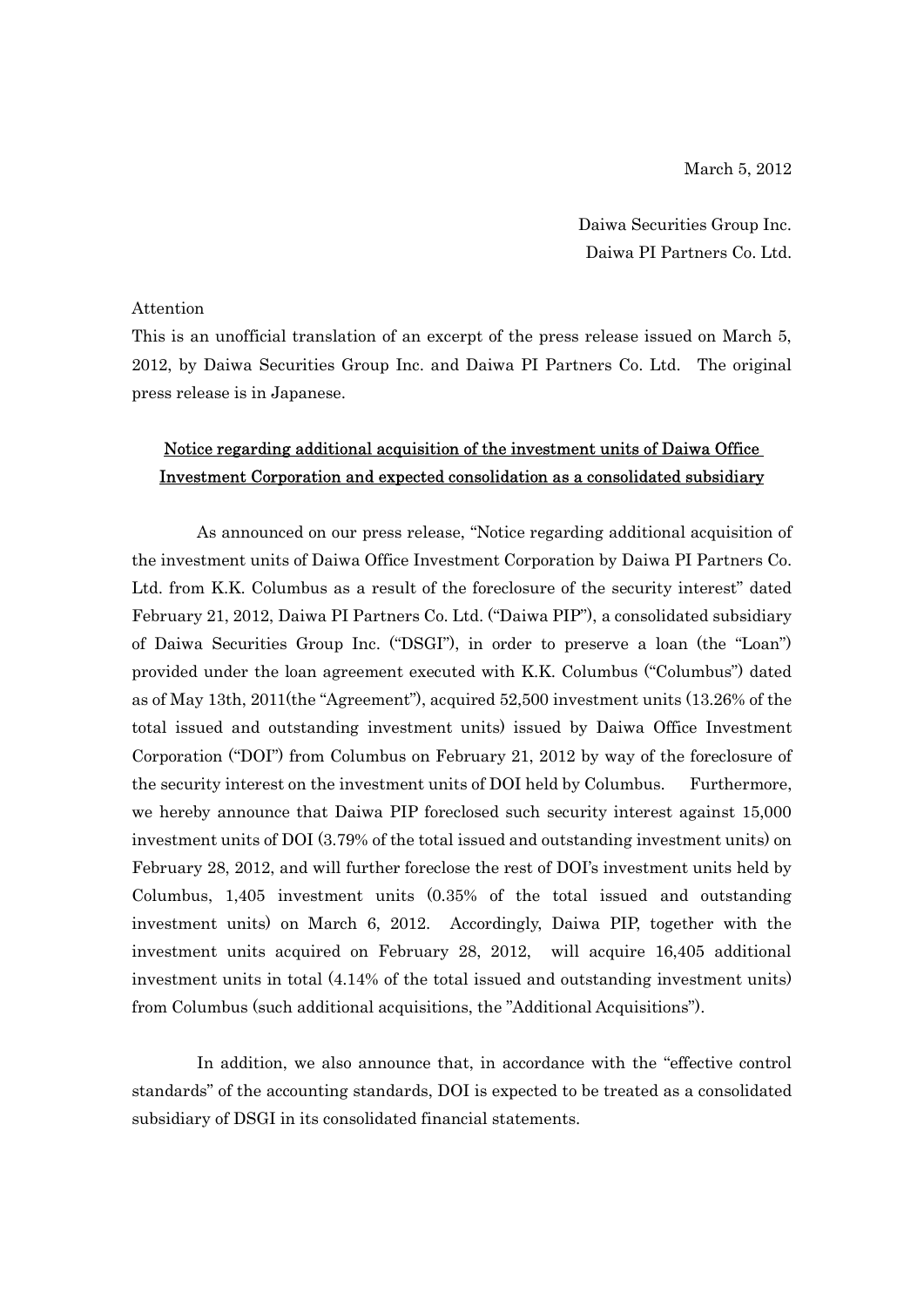### 1. Reasons for the Additional Acquisitions

After Daiwa PIP's foreclosure of 52,500 investment units of DOI held by Columbus on February 21, 2012, the conditions for the foreclosure of the security interest provided for in the Agreement were fulfilled again. Therefore, in order to preserve the Loan, Daiwa PIP conducts the Additional Acquisitions by way of foreclosure of the security interest on February 28, 2012 and March 6, 2012.

## 2. Outline of the Security Interest Provider of the Units

|  |  | (as of March 5, 2012) |  |  |
|--|--|-----------------------|--|--|
|--|--|-----------------------|--|--|

| 1. Company Name                                      | K.K. Columbus                                                                                                                                                                        |                                                                                                            |  |
|------------------------------------------------------|--------------------------------------------------------------------------------------------------------------------------------------------------------------------------------------|------------------------------------------------------------------------------------------------------------|--|
| 2. Address                                           | 10-1, Roppongi 6-chome, Minato-ku, Tokyo                                                                                                                                             |                                                                                                            |  |
| 3. Title and Name of<br>Representative               | President, Brian Defoe                                                                                                                                                               |                                                                                                            |  |
| 4. Description of Business                           | • Conclusion of Tokumei-Kumiai contracts and management<br>of assets in which such Tokumei-Kumiai invest<br>· Acquisition, possession, sale and purchase of investment<br>securities |                                                                                                            |  |
| 5. Amount of Capital                                 | JPY 100 million                                                                                                                                                                      |                                                                                                            |  |
| 6. Shareholders                                      | K.K. daVinci Holdings: 100.0%                                                                                                                                                        |                                                                                                            |  |
|                                                      | Capital Relationship:                                                                                                                                                                | Not applicable                                                                                             |  |
|                                                      | Personal Relationship:                                                                                                                                                               | Not applicable                                                                                             |  |
| 7. Relationships with Daiwa<br>Securities Group Inc. | Business Relationship:                                                                                                                                                               | Not applicable                                                                                             |  |
|                                                      | Status as a Related<br>Party:                                                                                                                                                        | Columbus, its subsidiaries and its<br>affiliates are not Related Parties<br>of Daiwa Securities Group Inc. |  |

- 3. Number of investment units acquired through the Additional Acquisitions and Investor Composition before and after the Additional Acquisitions
	- (1) Number of investment units acquired:  $16,405$  units
	- $(2)$  Investor Composition before and after the Additional Acquisitions:

(Before the Additional Acquisitions)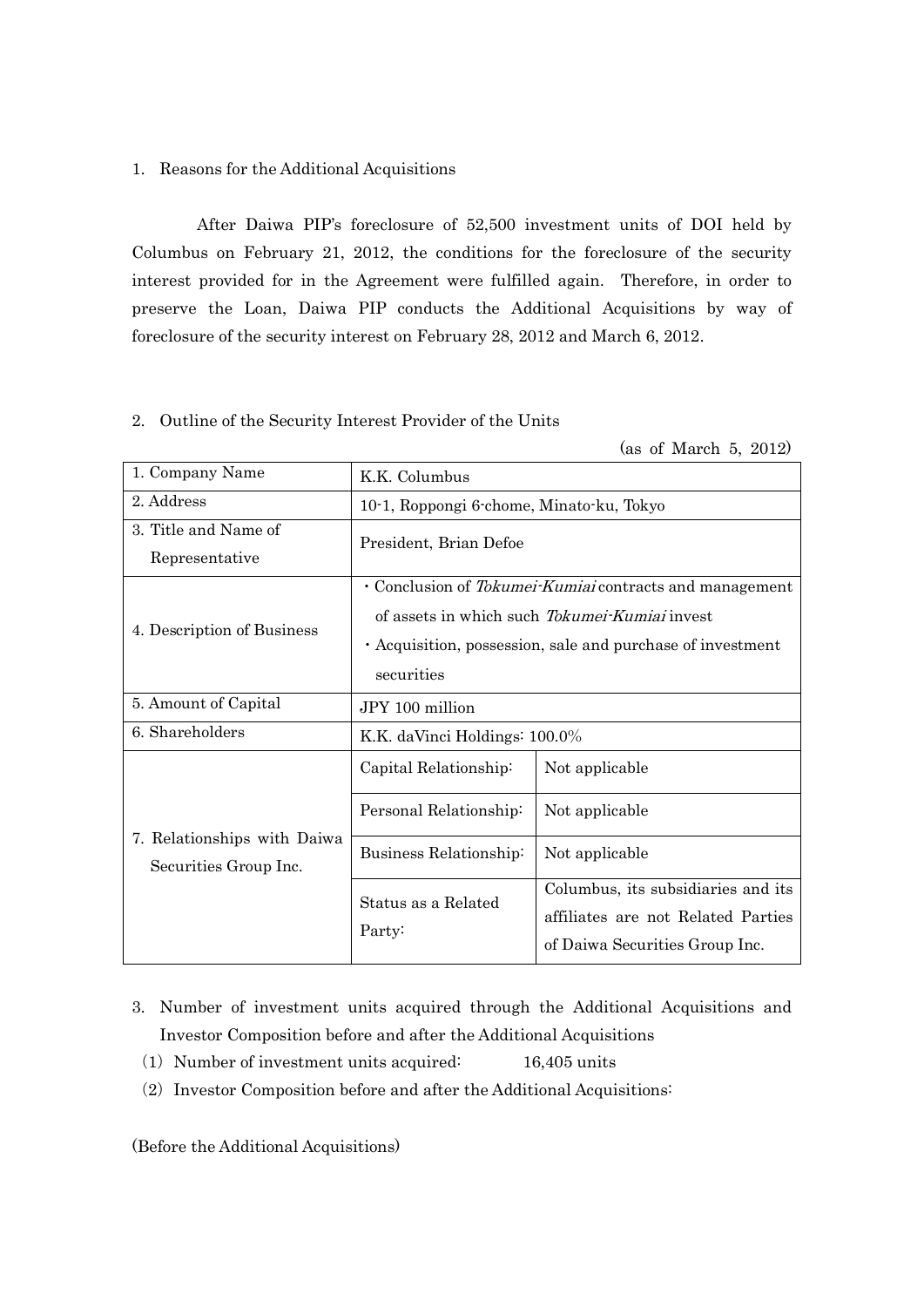|                                                                                     | <b>DSGI</b>  | Daiwa PIP     | K.K. Columbus  |
|-------------------------------------------------------------------------------------|--------------|---------------|----------------|
| 1. Number of investment<br>units held                                               | 51,893 units | 112,500 units | $16,405$ units |
| 2. Investment-holding<br>ratio against the total<br>outstanding investment<br>units | 13.11 %      | 28.42 %       | 4.14 %         |
| 3. Rank among investment<br>unit holders                                            | 3rd          | 1st           | 6th            |

※ As of February 21st

# (After the Additional Acquisitions (Planned))

|                                                                                     | <b>DSGI</b>  | Daiwa PIP    | K.K. Columbus |
|-------------------------------------------------------------------------------------|--------------|--------------|---------------|
| 1. Number of investment<br>units held                                               | 51,893 units | 128,905units | 0units        |
| 2. Investment-holding<br>ratio against the total<br>outstanding investment<br>units | 13.11 %      | 32.57 %      | $0\%$         |
| 3. Rank among investment<br>unit holders                                            | 3rd          | 1st          | -             |

※ The total number of the investment units held by DSGI and Daiwa PIP will be 180,798 (45.68% of the total outstanding investment units).

4. Date of Acquisitions February 28, 2012 and March 6, 2012 (planned)

## 5. Outline of DOI to be consolidated

(as of March 5, 2012)

| 1. Company Name            | Daiwa Office Investment Corporation                    |  |  |
|----------------------------|--------------------------------------------------------|--|--|
| 2. Address                 | 2-1, Ginza 6-chome, Chuo-ku, Tokyo                     |  |  |
| 3. Title and Name of       | Executive Director, Kazuo Otaka                        |  |  |
| Representative             |                                                        |  |  |
| 4. Asset Management        | Daiwa Real Estate Asset Management Co., Ltd. ("DREAM") |  |  |
| Company                    |                                                        |  |  |
| 5. Description of Business | Investment in and management of specified assets       |  |  |
| 6. Amount of Capital       | JPY 198,780 million                                    |  |  |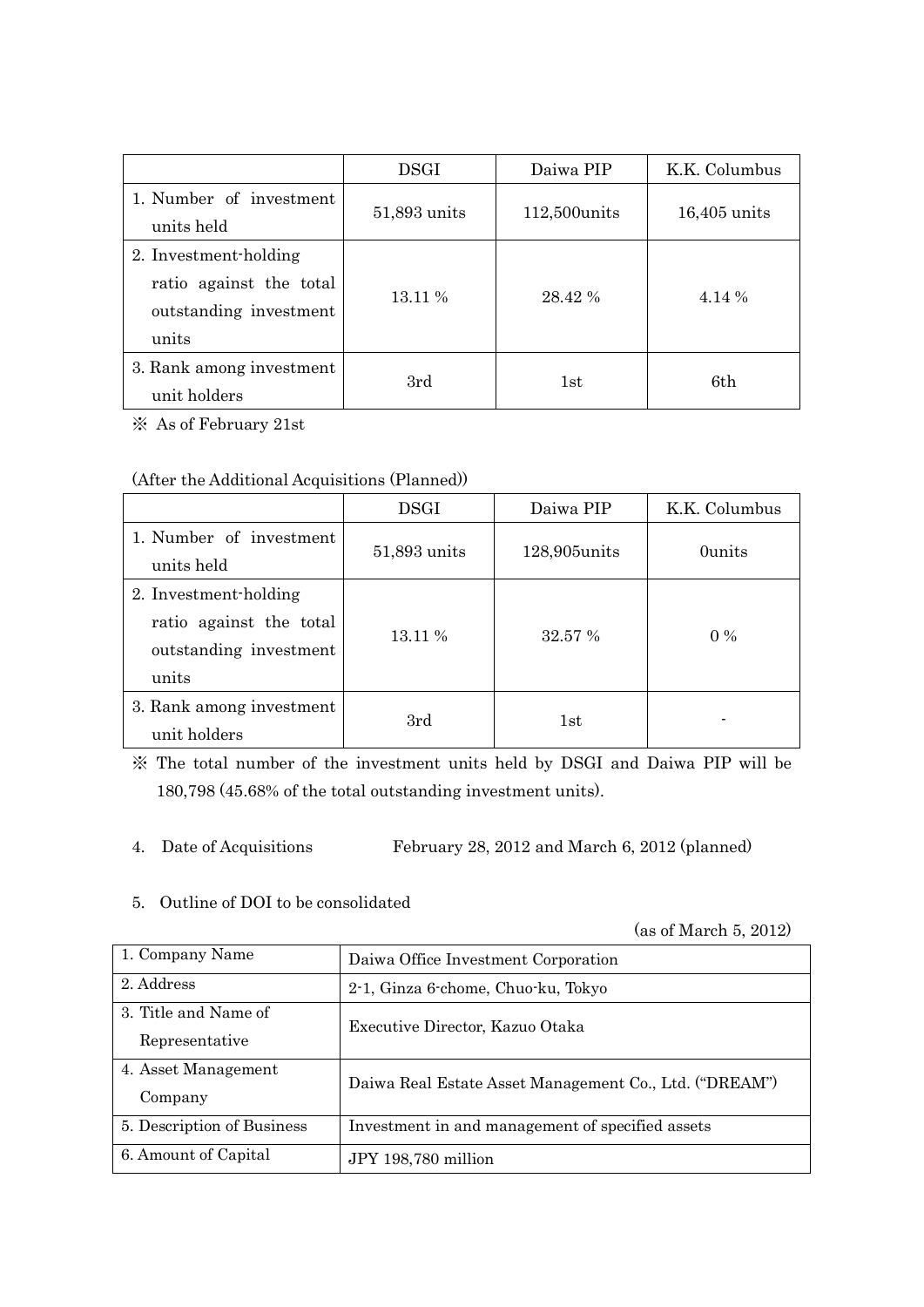| 7. Date of Incorporation                                                      | July 11th, 2005                                                                                                                                                                                                                                                                                                                                 |                                                             |                                                                                                                                                                                                                                                                                                       |                                                                      |
|-------------------------------------------------------------------------------|-------------------------------------------------------------------------------------------------------------------------------------------------------------------------------------------------------------------------------------------------------------------------------------------------------------------------------------------------|-------------------------------------------------------------|-------------------------------------------------------------------------------------------------------------------------------------------------------------------------------------------------------------------------------------------------------------------------------------------------------|----------------------------------------------------------------------|
| 8. Principal Unitholders and<br>their investment-holding<br>ratios $(\%)$     | Daiwa PI Partners Co. Ltd.<br>32.57%<br>Japan Trustee Services Bank, Ltd<br>14.78%<br>(Trust Account)<br>Daiwa Securities Group Inc:<br>13.11%                                                                                                                                                                                                  |                                                             |                                                                                                                                                                                                                                                                                                       |                                                                      |
|                                                                               | Capital Relationship:                                                                                                                                                                                                                                                                                                                           |                                                             | DSGI holds 51,893 investment units<br>of DOI.<br>Furthermore, DSGI holds whole<br>shares of DREAM.                                                                                                                                                                                                    |                                                                      |
|                                                                               | Personal Relationship:                                                                                                                                                                                                                                                                                                                          |                                                             | There is no personal relationship<br>between DSGI and DOI. On the<br>other hand, some executives and                                                                                                                                                                                                  | employees of DSGI have been also<br>appointed as directors of DREAM. |
| 9. Relationships between<br>DOI and DSGI, and<br>DREAM and DSGI               | <b>DSGI</b> holds First Series Unsecured<br>Subordinated Investment<br>Corporation Bonds with Early<br>Redemption Clause (limited to<br>Qualified Institutional Investors),<br>Business Relationship:<br>and receives interests on this<br>subordinated bonds.<br>Moreover, DSGI has entered into a<br>sponsor support agreement with<br>DREAM. |                                                             |                                                                                                                                                                                                                                                                                                       |                                                                      |
|                                                                               | Status as a Related<br>Party:                                                                                                                                                                                                                                                                                                                   |                                                             | DOI has been an equity method<br>affiliate of DSGI, and will become a<br>consolidated subsidiary of DSGI from<br>the fourth quarter of FY 2011.<br>In addition, DSGI falls under the<br>definition of "Interested Person, etc."<br>under the Act on Investment Trusts<br>and Investment Corporations. |                                                                      |
| 10. Financial history in the<br>latest three consecutive<br>accounting period | <b>Fiscal Period ended</b><br>November<br>30,<br><sub>on</sub><br>2010                                                                                                                                                                                                                                                                          | <b>Fiscal Period ended</b><br>on<br>on May 31, 2011<br>2011 |                                                                                                                                                                                                                                                                                                       | Fiscal Period ended<br>November<br>30,                               |
| <b>Operating Revenue</b>                                                      | JPY 6,424 million                                                                                                                                                                                                                                                                                                                               | JPY 6,758 million                                           |                                                                                                                                                                                                                                                                                                       | JPY 7,605 million                                                    |